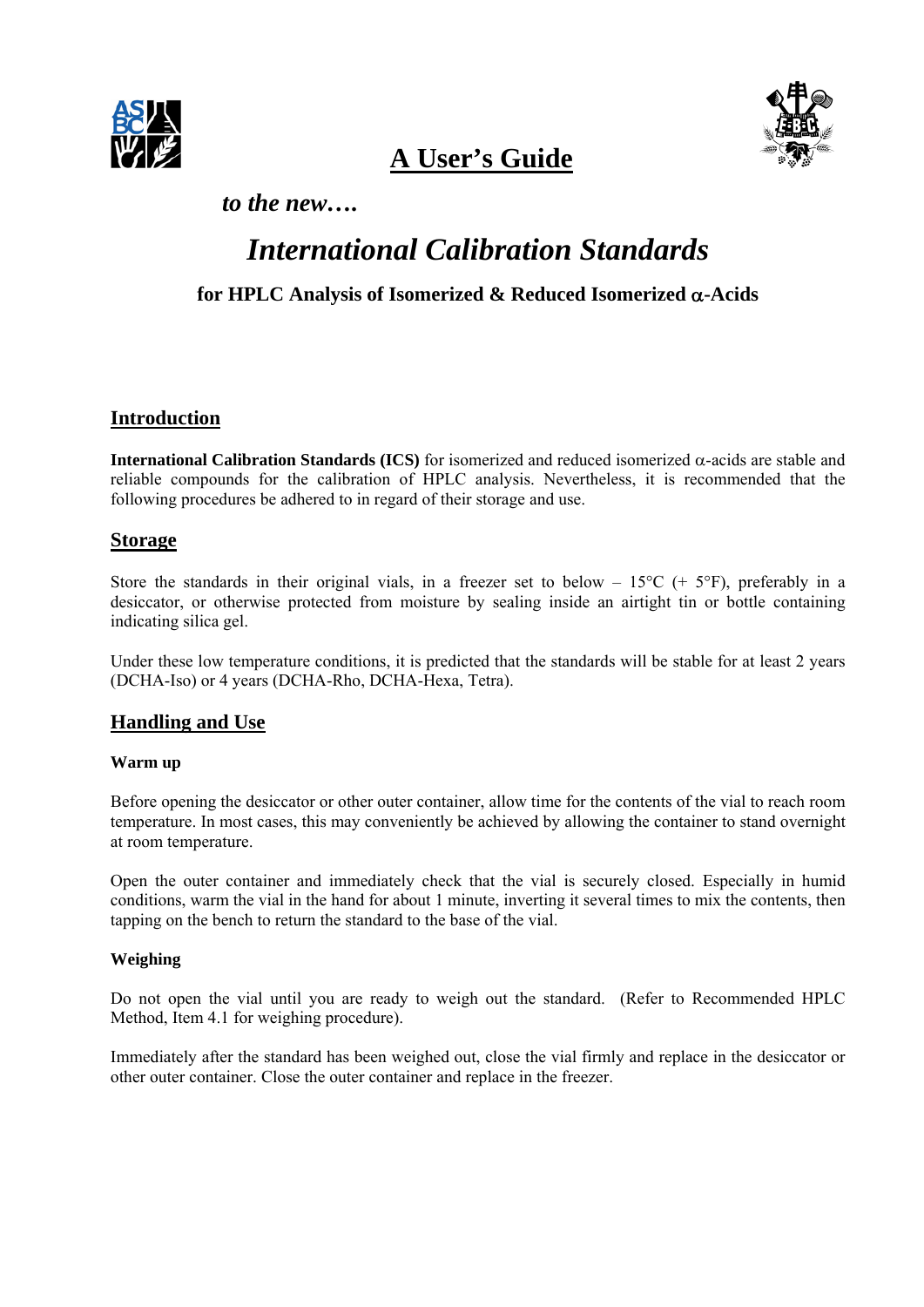### **Preparation of Stock Solution**

ICS standards may be made up in one of three solvents:

1. Acidic methanol (0.5 mL  $85\%$  H<sub>3</sub>PO<sub>4</sub> made up to 1000 mL with HPLC grade methanol)

*Gives best stability – specified by EBC 7.9 and generally recommended, especially for DCHA-Iso.*

2. Methanol (HPLC grade)

*Convenient – but should only be used if the standard is to be discarded after same day use. (N.B. DCHA-Iso is not stable in methanol at room temperature. Use acidic methanol or mobile phase).* 

3. Mobile phase

*Causes no disturbance to the baseline during analysis and often improves peak resolution – recommended if unknown samples are similarly handled. However, it is for the user to determine the stability of standard prepared in this way.* 

For details of standard solution preparation, see under Recommended HPLC Method, Item 4.

*(N.B. Note that greatest accuracy is achieved by avoiding the need to make secondary dilutions).* 

## **Storage of Stock Solution**

After use, store the stock solution in a freezer, preferably below - 10°C. In acidic methanol, all the standards are stable for at least 1 month if protected from evaporation and light.

For convenience, it is recommended that users consider dispensing the stock solution immediately into HPLC glass vials, stoppering these and storing in the freezer. (In most cases, 100 mL makes about 40 vials).

> **WARNING:** *It is recommended to use only clear glass vials and volumetric flasks, as certain brown glassware has been found liable to induce instability, at least in solutions of DCHA-Iso standard.* (This is possibly due to the presence of iron salts in the glass).

# **Chromatography**

The ICS standards are supplied with sample chromatograms and the individual compounds are in most cases identified.

It is believed that these standards are suitable for use as calibration standards in several different elution solvent systems and for the various proportions of isomers (*cis* & *trans)* and major homologs (co, n & ad forms) normally to be found in hop products, worts and beers. However, since the extinction coefficients for individual compounds may differ in relative terms according to the solution conditions, the user is advised that use of different solvent systems may accordingly give different results.

Furthermore, the user is advised that for each standard the assignment of purity and % content of cohomologs was determined in conjunction with the separation afforded by the method EBC 7.8, using only Eluent B as an isocratic mobile phase. Particularly, it should be noted that this method employs a mobile phase based on methanol/water/ $H_3PO_4$  with peak detection at 270 nm. Thus, use of non-acidic eluents and/or detection at other wavelengths is more likely to give erroneous results.

Users should also note that resolution is often substantially improved by the addition of EDTA to the mobile phase. However, experience shows that this is not always the case and some HPLC systems appear to react badly to EDTA, possibly as a consequence of metal ions being stripped from the hardware. Again, it is left to the user to determine whether EDTA is a beneficial additive to the mobile phase.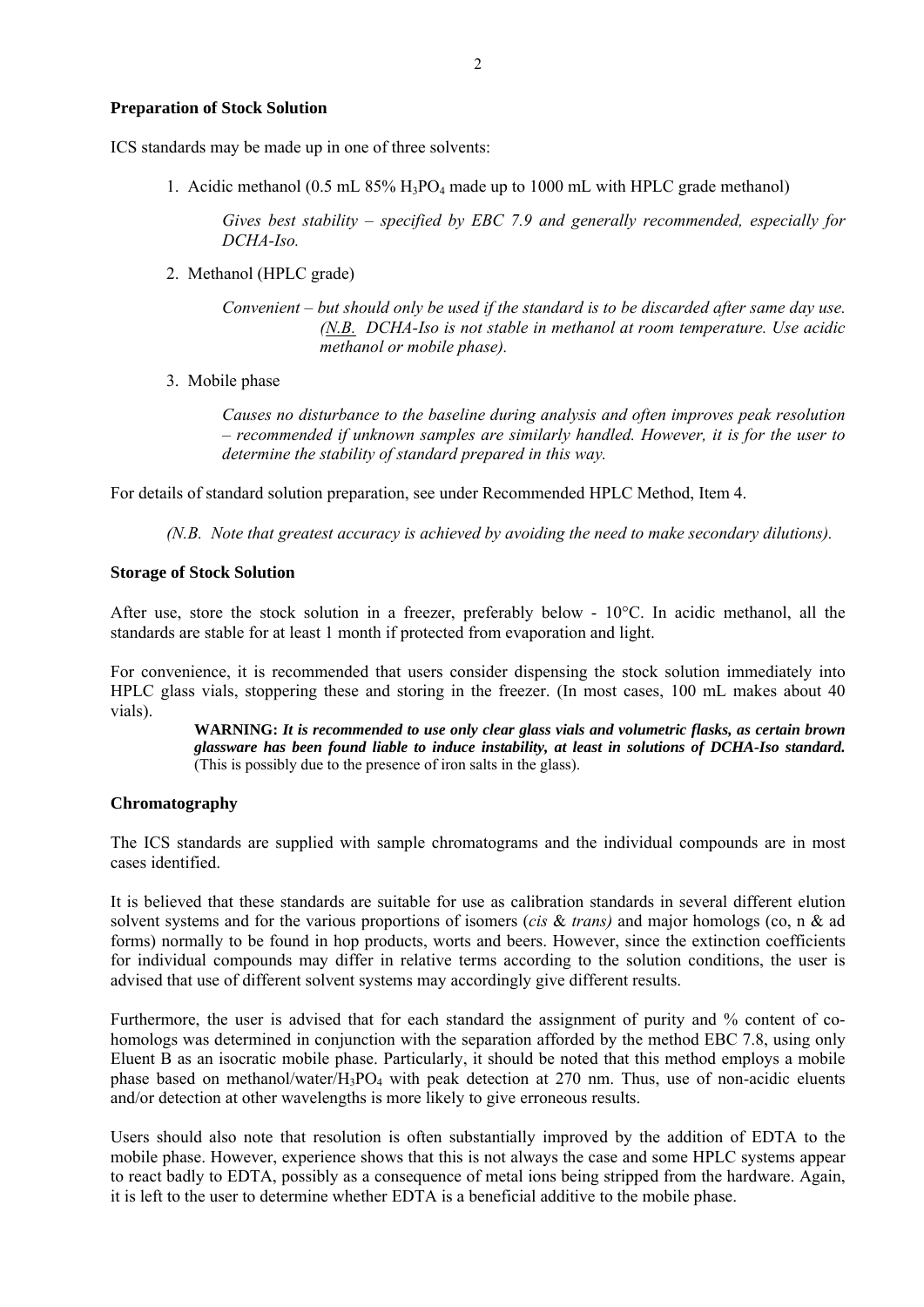# **Recommended HPLC Method**

The following method (essentially EBC 7.9) is recommended as a general, isocratic method for determination of all types of isomerized and reduced isomerized α-acids (but not necessarily as mixtures of different types):

### **1. Equipment**

- 1.1 Balance (accurate to at least 0.1 mg)
- 1.2 HPLC chromatograph (pump, solvent filter, injection valve, UV detector, integrator)
- 1.2 Column Heater (optional) set at 35 or 40 $^{\circ}$ C and holding to  $\pm$ 1 $^{\circ}$ C.
- 1.3 Injection Loop (preferably 10 μL, not more than 20 μL)
- 1.4 Analysis Column (ODS, 250 x 4.6 mm, C18, 5μ, Nucleosil or equivalent; or, 125 x 4.6 mm Nucleodur 100-5 C18 ec or equivalent\*)
- 1.5 Precolumn (optional)
- 1.6 Sonic bath (optional)
	- *\* Some analysts prefer to use 100 x 4.6 mm columns with 3 or 4µ packing, which improves the resolution of the shorter column.*

### **2. Reagents**

- 2.1 Water (HPLC Grade)
- 2.2 Methanol (HPLC Grade) ("MeOH")
- 2.3 Orthophosphoric acid  $(H_3PO_4)$ , 85% (Analytical Grade)
- 2.4 0.1M EDTA, Na2 or Na4 salt (Analytical Grade). *(Na4 salt is easier to dissolve)*
- 2.5 Acidic MeOH (optional): add  $0.5$  mL  $H_3PO_4$  (85%) to 1000 mL of MeOH

#### **3. Mobile Phase**

| 3.1 Prepare the following solution: | 750 mL MeOH                                                                   |
|-------------------------------------|-------------------------------------------------------------------------------|
|                                     | 240 mL Water                                                                  |
|                                     | 10 mL $H_3PO_4$ (85%)                                                         |
|                                     | 1 mL 0.1M Na <sub>2</sub> (or Na <sub>4</sub> ) EDTA (Optional <sup>*</sup> ) |
|                                     |                                                                               |

*\* In some HPLC systems the addition of EDTA sharpens the peaks by preventing trace metal catalyzed oxidation of iso-*α*-acids.* 

### **4. Preparation of Stock Solution**

*With reference to the detailed Handling and Use instructions already given above:* 

- 4.1 Being accurate to at least 0.1 mg, weigh out the standard into a glass weighing boat  $(18 20 \text{ mg for})$ DCHA standards, 12 – 14 mg for Tetra standard).
- 4.2 Transfer the standard into a 100 mL\*, clear glass, Grade A volumetric flask, then using the chosen solvent (MeOH, Mobile Phase or Acidic MeOH), rinse any remaining powder down into the flask. Add further solvent to a total of about 40 mL and swirl or sonicate until the standard is fully dissolved. Finally, make up to the mark at 20°C, stopper and mix by inversion at least four times. Protect the solution from light (e.g. by wrapping the flask in aluminium foil).

 *\* If using a 20μL injector loop, then transfer into a 200 mL flask.*